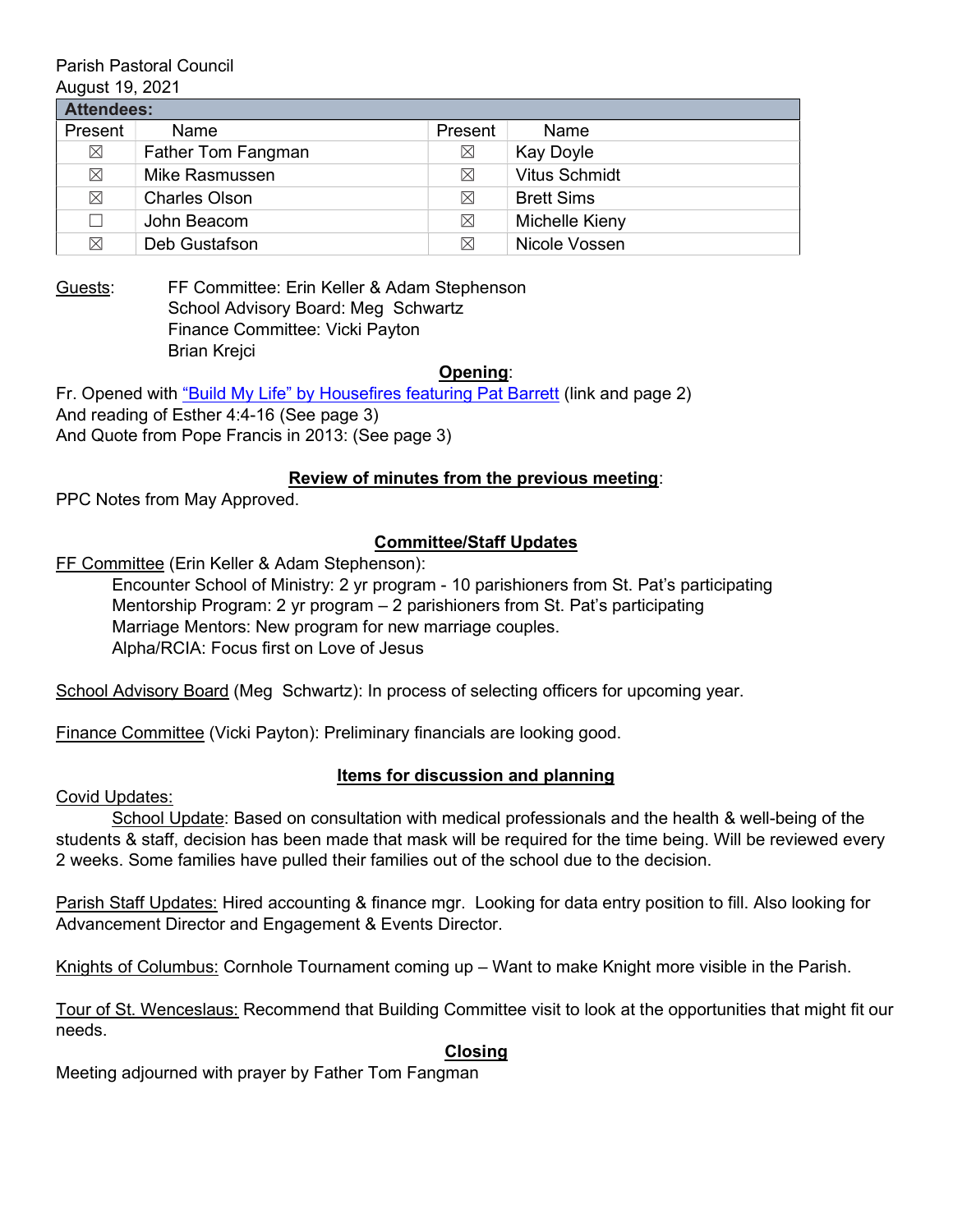# One family living our Catholic faith, inviting all to know the love of Christ.



## **Build My Life**

Worthy of every song we could ever sing Worthy of all the praise we could ever bring Worthy of every breath we could ever breathe We live for you

Jesus, the name above every other name Jesus, the only one who could save Worthy of every breath we could ever breathe We live for you Oh, we live for you, Holy

Holy, there is no one like you There is none besides you Open up my eyes in wonder And show me who you are and fill me With your heart and lead me In your love to those around me

Worthy, worthy of every song we could ever sing Worthy of all the praise we could ever bring Worthy of every breath we could ever breathe We live for you Oh, we live for you, Jesus

Jesus, the name above every other name Jesus, the only one who could save Worthy of every breath we could ever breathe We live for you Oh, we live for you

And Holy, there is no one like you There is none beside you Open up my eyes in wonder And show me who you are and fill me With your heart and lead me In your love to those around me (Holy)

oly, there is no one like you There is none beside you Open up my eyes in wonder And show me who you are and fill me With your heart and lead me In your love to those around me



Take me in your arms Leave me in your love

And I will build my life upon your love, it is a firm foundation And I will put my trust in you alone And I will not be shaken And I will build my life upon your love, it is a firm foundation And I will put my trust in you alone And I will not be shaken (Holy) Holy, there is no one like you

There is none beside you Open up my eyes in wonder And show me who you are and fill me With your heart and lead me In your love to those around me

Holy, there is no one like you There is none beside you Open up my eyes in wonder And show me who you are and fill me With your heart and lead me In your love to those around me (I will build my life)

And I will build my life upon your love, it is a firm foundation And I will put my trust in you alone And I, I will not be shaken

All my life for you All my days You can have it all You can have it all You can have it all

And I will build my life upon your love, it is a firm foundation And I will put my trust in you alone And I will not be shaken (build my life upon) And I will build my life upon your love, it is a firm foundation And I will put my trust in you alone And I will not be shaken

I will not be shaken I will not be shaken

# ST. PATRICK'S